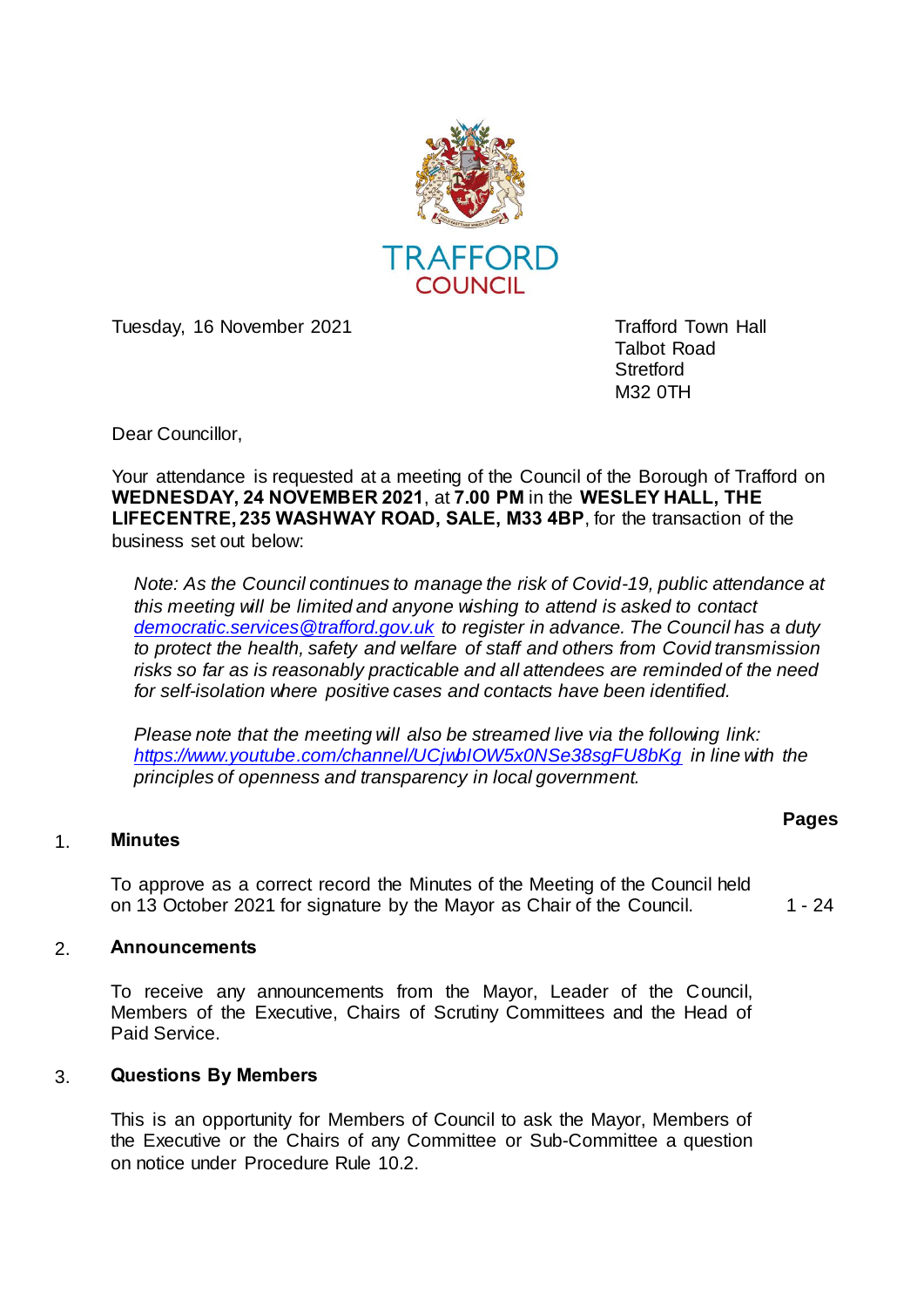# 4. **Petition - No Cones on Chester Road**

To consider the following petition requiring debate:

The cones on the A56 need to be removed. A new and improved solution with local public consultation to allow better access for all road users.

Local social media forums are full of this very lively debate. The cones cause standing traffic and therefore greater emissions in an area where there are 4 primary schools in close proximity. The residents and businesses in Gorse Hill are effectively boxed in on 3 sides as drivers, the only exits lead onto the A56. At the traffic lights on Thomas Street turning right is much more problematic across the box junction which has standing traffic and an immediate right turn lane onto Davyhulme Road East. We need that other lane open and further information from the public on the other problem areas.

Key workers are struggling to attend their clients, ambulances are being delayed. The cones are affecting our use of our roads detrimentally. Drivers are constantly commenting on the scarcity of cyclists in the lanes and increase of accidents and near misses.

We feel the cones were quite literally sneaked in during lockdown without an effective public consultation.

Some residents say they have written to Trafford Council and have been informed the cones are there to stay. A review is clearly needed.

*Note: In accordance with the Council's Petition Scheme, a petition containing more than 500 signatures will be debated by the Council. The petition organiser will be given five minutes to present the petition and then it will be discussed by the Council for a maximum of 15 minutes.*

## 5. **Corporate Plan Refresh 2021-24**

To consider a report of the Executive Member for Covid-19 Recovery and Reform, which is anticipated to be referred from the Executive Meeting held on 22 November 2021.

25 - 66

[PLEASE NOTE: The Corporate Plan Refresh brochure will be circulated under separate cover in advance of the Executive Meeting.]

# 6. **Trafford Climate Emergency Progress Report**

To consider a report of the Executive Member for Environmental and Regulatory Services providing the Executive's response to the Climate Change Task and Finish Group report and recommendations. 67 - 106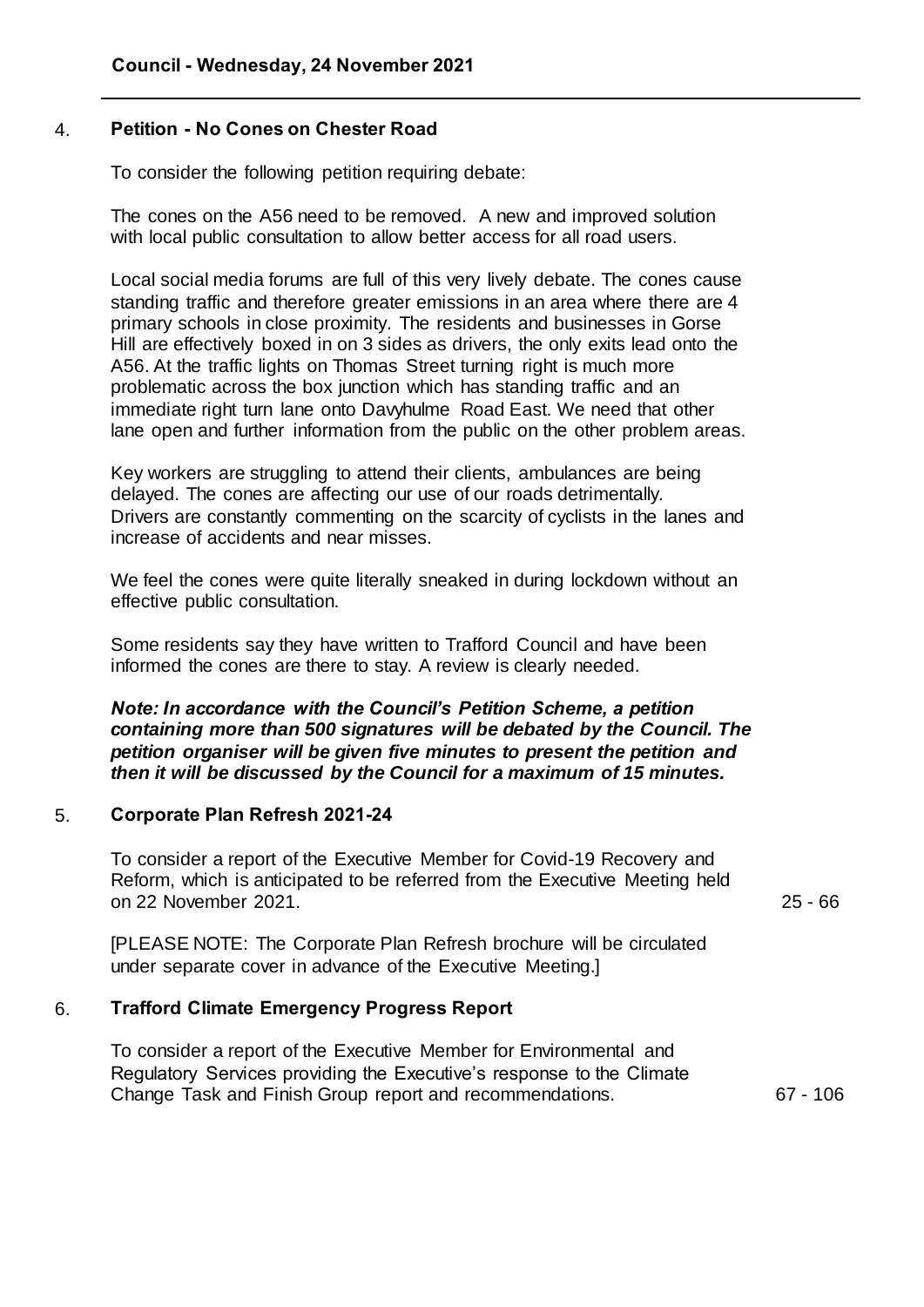# 7. **Gambling Act 2005 - Statement of Gambling Principles 2022-2025**

To consider a report of the Executive Member for Environmental and Regulatory Services referred from the Executive meeting held on 22 November 2021. 107 - 190

## 8. **Greater Manchester Minimum Licensing Standards for Taxi and Private Hire - Stage 2 Recommendations Report (Vehicles)**

To consider a report of the Executive Member for Environmental and Regulatory Services referred from the Executive meeting held on 22 November 2021. 191 - 284

#### 9. **Motions**

To consider the following motions submitted in accordance with Procedure Rule 11:

## (a) **Motion Submitted by the Labour Group - End Misogyny and Violence against Women and Girls**

The Council notes:

- Across the UK misogyny, harassment and violence towards women and girls is endemic.
- · Like women and girls across the country, our residents suffer harassment and abuse every single day. A 2021 YouGov national survey on behalf of UN Women UK found that among women aged 18-24, 97% said they had been sexually harassed, while 80% of women of all ages said they had experienced sexual harassment in public spaces.
- · The Office for National Statistics reported that last year alone 618,000 women were victims of a sexual assault or an attempted sexual assault by a man.
- · In the year to March 2020, just 1.4% of rape cases recorded by police resulted in a suspect being charged (or receiving a summons).
- That the Law Commission is currently reviewing all current hate crime legislation to consider whether any additional characteristics, including misogyny, should be granted legal protection, and is due to report back to Parliament in 2021.
- The Government announced in March that from Autumn Police Forces will record misogyny as a hate crime on an 'experimental basis', following years of Campaigning from Women's Groups and campaigners.

*Continued …*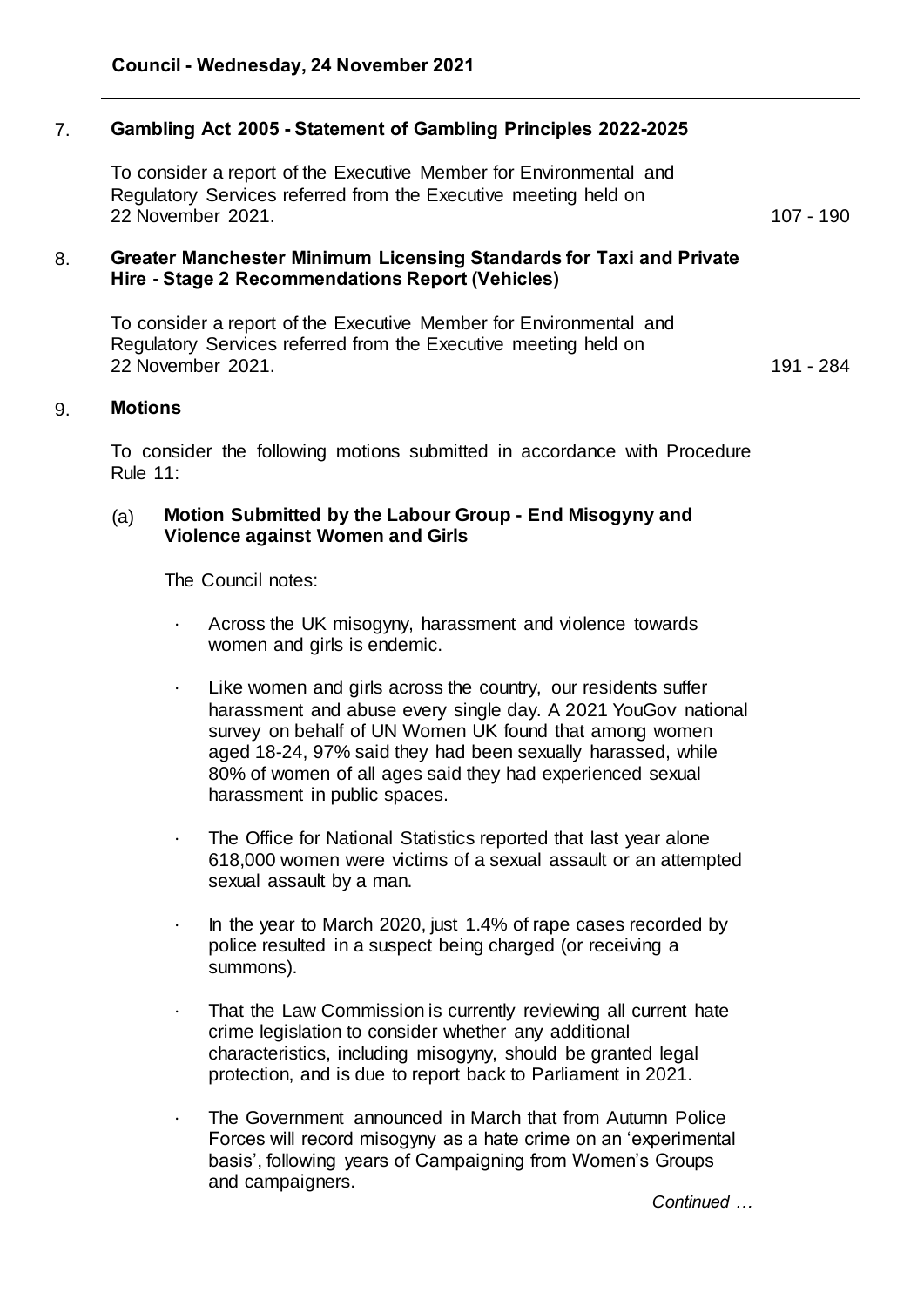- In Trafford, the birthplace of Emeline Pankhurst, we are proud of our history and connections to the Women's rights movement. We want Trafford to be a safe place for our women and girls and will support organisations who have continually fought for the safety and protection of women.
- Studies have shown that the intersectional nature of discrimination means that women with additional protected characteristics, such as those who are from Black, Asian or Ethnic Minority communities, disabled or LGBT+, are even more likely to experience harassment, discrimination and abuse.

The Council resolves:

- · To ensure that Trafford Council continues to do everything in its power to build a borough free from misogyny and violence against women and girls.
- $\cdot$  It is vital that women's and girl's voices are heard; and that the Council will bring forward a process that proactively encourages and listens to women's voices across the wards. This task force will involve all women Councillors.
- · That the newly refreshed Domestic Abuse strategy will strengthen support for victims, and will deliver safe accommodation for women and their children in Trafford.
- To call on the Government to listen to the lived experience of women and girls across our country and to urgently act on any recommendations the commission makes to strengthen the law on hate crime, and to reform legislation around harassment to recognise as an offence a 'course of conduct' which targets women and girls in their community.
- To call on the Government to provide the legislation, resource and funding for police forces across the UK to effectively tackle harassment, misogyny and domestic abuse.
- To call on Greater Manchester Police to record harassment of women as a hate crime as soon as possible.
- To adopt the Greater Manchester's recently published Violence against Women and Girls Strategy.
- · To become a White Ribbon Accredited Organisation.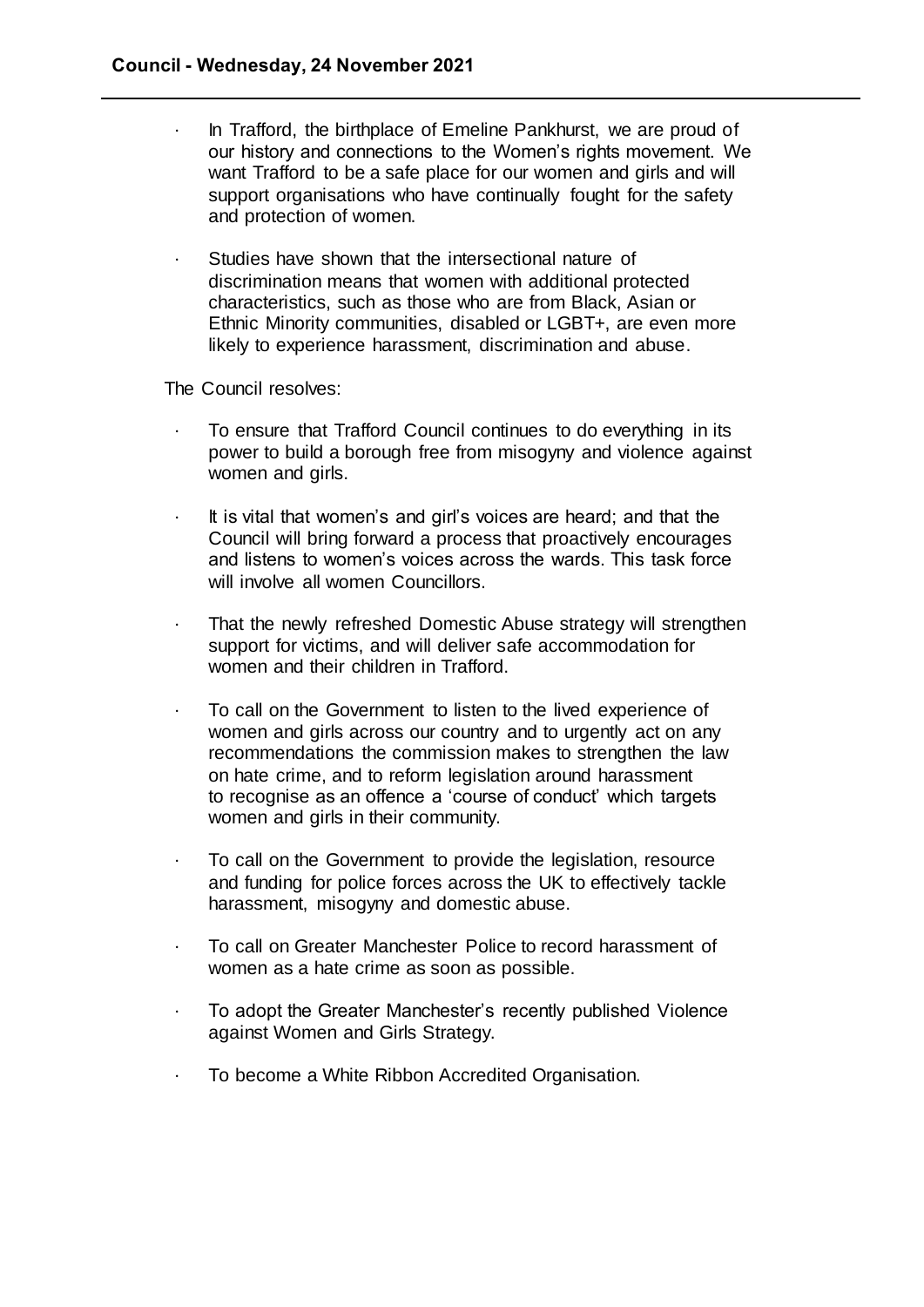# (b) **Motion Submitted by the Labour Group - Future Trafford Park and Just Transition to a Greener Economy**

Council recognises that in order to tackle the climate crisis we must tackle the emissions caused by industrial practices and ensure a just transition to a greener economy. In Trafford this need is particularly acute as the home of Trafford Park, a key economic centre in the north-west region but also a major driver of carbon emissions in Trafford.

Whilst many of the levers needed to drive this transition are controlled by national government, Council recognises that there are steps we can take locally to support this work and facilitate change in Trafford Park.

Council therefore welcomes news of the Local Authority's three successful bids to the Greater Manchester Evergreen Fund under the umbrella of 'Future Trafford Park' which focus on the following issues:

- Low Carbon Park: to identify the opportunity for new, carbon neutral and sustainable forms of power generation in the Park and potential sites. The investment and job creation potential of a low carbon Park will also be identified in terms of the green economy and its facets; along with practical measures for how existing businesses can future-proof to achieve a low carbon Park.
- Greening Trafford Park: produce a 'greening' infrastructure framework for the Park to reduce carbon emissions through environmental and infrastructure improvements. This will cover measures to improve the visual appearance of the Park through sustainable greening, and improvements to transport infrastructure focusing on active travel, public transport and the better utilisation of the existing rail line and stations.
- Trafford Wharfside Development Framework: produce a Development Framework; with accompanying Delivery Strategy and Masterplan with design code, to identify how this important area should operate as a 'place', guide future development and enable the Council to facilitate the delivery of opportunity sites in a planned and sustainable way.

In particular Council appreciates that the Low Carbon Park element of this work is crucial to working towards a just transition and securing a greener future for Trafford Park.

Council notes that the successful bids will fund activity to develop business cases to move all three strands of our 'Greening Trafford Park' work forward. Council requests that a briefing is offered to all members by those preparing the business case for broader investment once they are appointed and work is underway.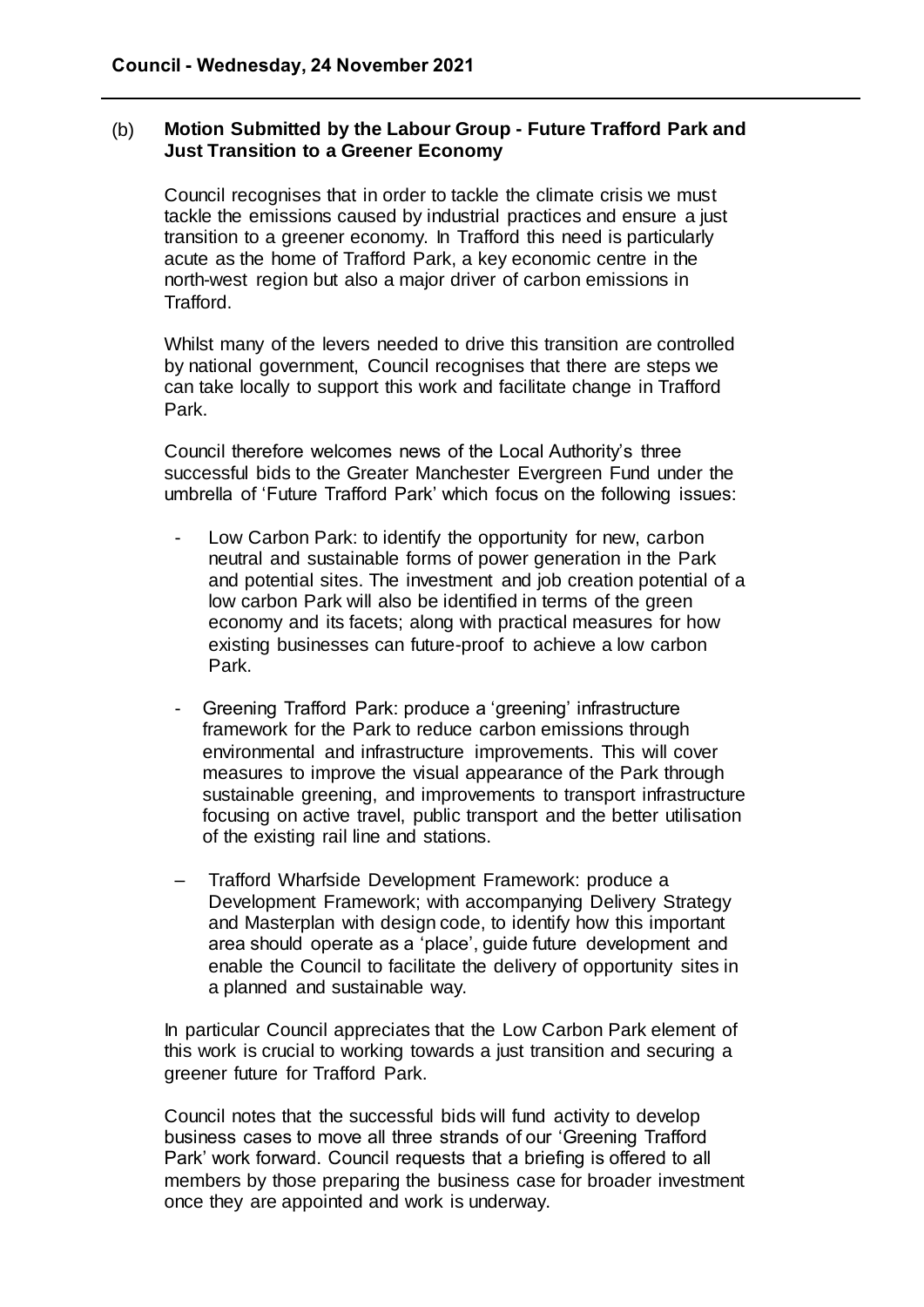## (c) **Motion Submitted by the Conservative Group - GMCA Scrutiny**

This Council notes that:

- The Greater Manchester Combined Authority (GMCA) is the combined authority for Greater Manchester and is jointly run by the leaders of the ten Greater Manchester districts along with the elected Mayor;
- Trafford residents are further directly affected by GMCA as it has a range of boards, panels and committees which look specifically at areas like transport, health and social care, planning and housing;
- GMCA has 3 Overview and Scrutiny Committees which are the Greater Manchester Corporate Issues and Reform Overview and Scrutiny Committee, the Greater Manchester Economy, Business Growth and Skills Overview and Scrutiny Committee and the Greater Manchester Housing Planning and Environment Overview and Scrutiny Committee. There are also other committees which perform a scrutiny function such as the Police, Fire and Crime Panel;
- The role of the scrutiny committees is to review or scrutinise decisions made, or other actions taken by the GMCA and the Mayor; to make reports or recommendations to the GMCA or the Mayor concerning the discharge of their functions that are the responsibility of the GMCA; to make reports or recommendations to the GMCA or the Mayor on matters that affect the GMCA's area or the inhabitants of the area; to Call-In decisions made by the GMCA or the Mayor and to establish formal sub committees or informal task and finish groups if they wish;
- To make scrutiny committee meetings quorate, two-thirds, that is ten committee members must be present for a meeting to be quorate. The two thirds requirement also applies to sub committees; and
- From 1 January to 5 November 2021, 3 out of 6 Greater Manchester Economy, Business Growth and Skills Overview and Scrutiny Committee meetings have been cancelled, 3 out of 6 Greater Manchester Economy, Business Growth and Skills Overview and Scrutiny Committee meetings have been cancelled and 3 out of 9 Greater Manchester Housing Planning and Environment Overview and Scrutiny meetings have been cancelled.

*Continued …*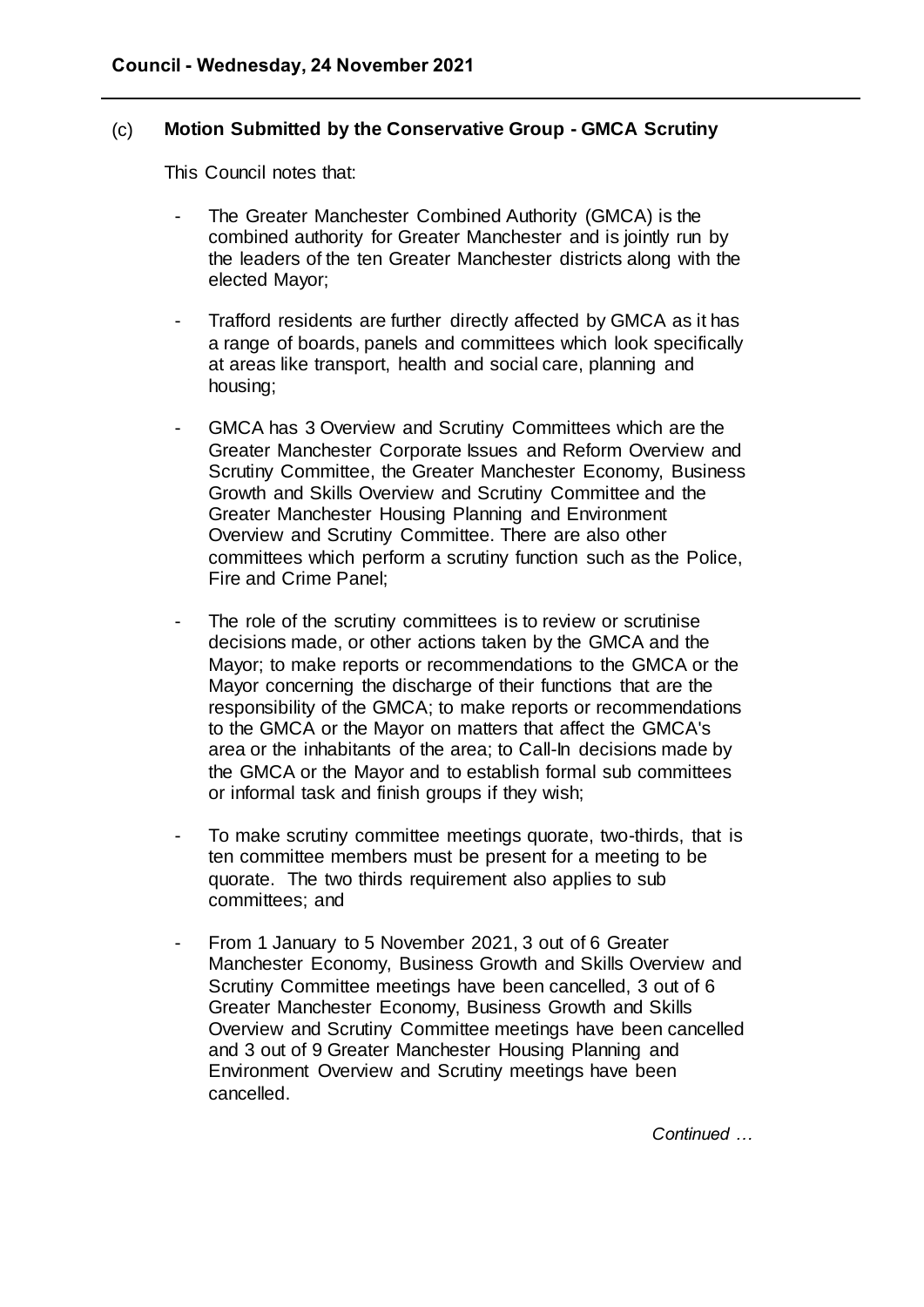This Council believes that:

- The scrutiny committees have not been able to undertake their scrutiny function effectively due to the number of meetings being cancelled due to non-attendance by Members; and
- Article 7 of The Combined Authorities (Overview and Scrutiny Committees, Access to Information and Audit Committees) Order 2017 which imposes a duty on a combined authority to respond to reports and recommendations of overview and scrutiny committee is being impeded through a reduction in the volume of reports and recommendations being produced due to cancelled meetings.

This Council resolves:

- For the Chief Executive of the Council to write to the Mayor of Greater Manchester, the Chief Executive of the Greater Manchester Combined Authority and the Secretary of State for Levelling Up, Housing and Communities to request that:
	- The Mayor of Greater Manchester attends scrutiny committee meetings when he has indicated that he would do so; and
	- Scrutiny arrangements with the Greater Manchester Combined Authority are improved and that the promised review of scrutiny arrangements in Greater Manchester is a meaningful one and commenced as soon as possible.

## (d) **Motion Submitted by the Conservative Group - Public Consultations**

This Council notes that:

- Public Consultations are a vital way of getting residents involved and influencing important local decisions. Consulting ensures better decisions, builds understanding and helps progress towards consensus and should be at a stage when there is still scope to influence policy outcome. Considering stakeholders' views early into the process, stimulates debate and helps ensure all policy options are taken into account.
- Trafford Council primarily uses the online platform 'Citizen Space' to host its public consultations.

This Council believes that:

More thought needs to be given on when public consultations are held and how long they run for. Conducting important

*Continued …*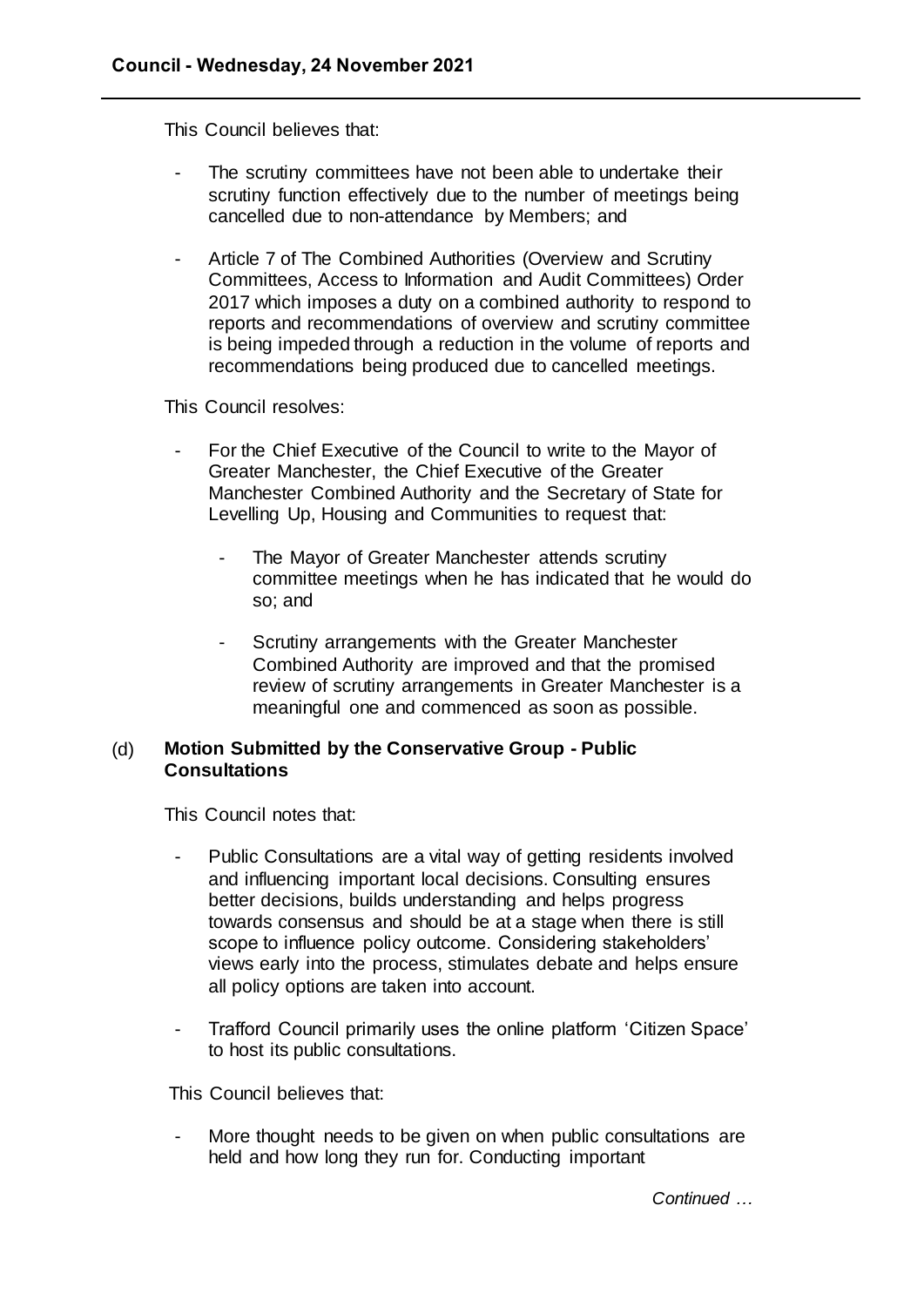consultations such as on the Hale and Sale Moor Place Plans, during the summer months of a pandemic for example will not achieve the level of engagement desired; and

- Trafford Council relies predominantly on people looking for information and visiting Council and social media platforms. A more proactive approach, such as a direct mail shot would encourage greater involvement.

This Council resolves:

- To listen to and engage with all residents and not the selected few;
- To review when public consultations take place and how long they are open for; and
- To ensure groups that need to be included in consultations are included with the option to either send a consultation response back digitally or via a paper-based copy free of charge.

## (e) **Motion Submitted by the Green Party Group - Bikeability Training for Children Who Missed Out During the COVID-19 Pandemic**

During the COVID-19 pandemic, 4,729 Year 6 pupils missed out on Bikeability training among the 2019-20 and 2020-21 year groups in Trafford. The cost of training the children is normally covered by a grant from the Department for Transport (£40 per child trained).

This Council will:

- work with Trafford's secondary schools to ensure that every child, that has previously missed out and is able to participate, receives Bikeability (or equivalent) training prior to starting Year 10.
- work with TfGM, Sports England and other funding bodies to fund the training, or, as necessary, consider prioritising for funding as part of its 2021-22 budget.

Yours sincerely,

**SARA SALEH** Deputy Chief Executive